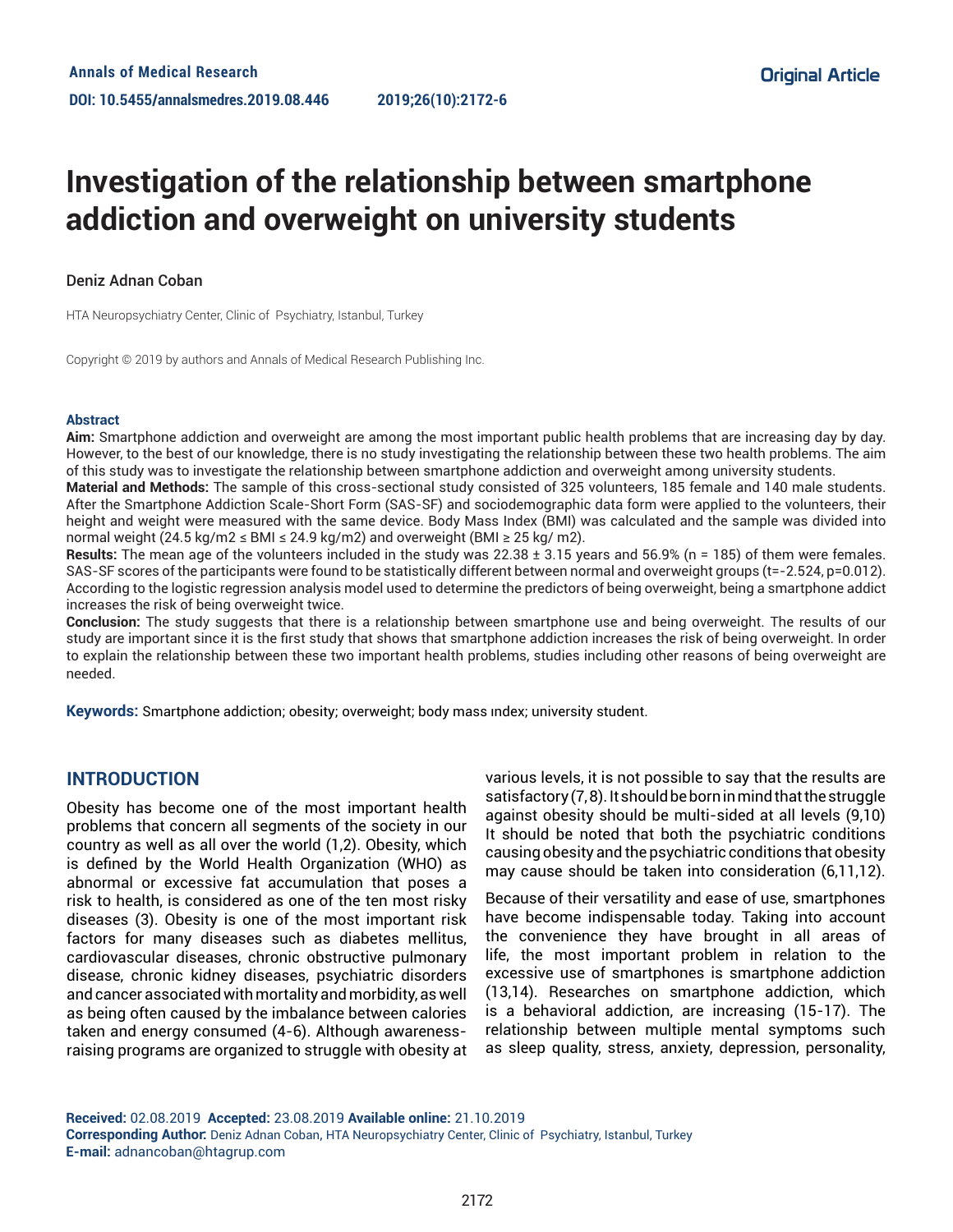loneliness and smartphone addiction was investigated. (15,18,19). However, the number of studies investigating physical symptoms that may be associated with smartphone addiction is limited (16, 20). And these studies mostly focus on upper extremity, neck and shoulder pain associated with excessive use of the smartphone (20-22).

There is no study in the literature investigating smartphone addiction and overweight, as far as we know. In this study, it is aimed to investigate the relationship between smartphone addiction and overweight with the assumption that smartphone may cause decreased physical activity and irregular nutrition. Another aim of the study was to determine whether smartphone use is a risk factor for obesity.

## **MATERIAL and METHODS**

#### **Subjects**

The sample of this cross-sectional study consisted of a total of 325 volunteers (185 females and 140 males) who were students in various faculties of two different universities (Haliç University and Istanbul University) currently in Istanbul. The criteria for participation were defined as volunteering, being a student, being aged 18-39, having a smartphone for at least one year, and performing the necessary activities for the study. Exclusion criteria were being overweight due to a physical cause and not volunteering.

#### **Study Procedure**

All volunteers invited to the study were informed about the study by the researchers. Participants who agreed to be included in the study were asked to complete an anonymous, standard form including a sociodemographic data form and a Short Form of the Smartphone Addiction Scale. Subsequently, the height and weight of the volunteers were measured properly with the same device. After scoring in accordance with the instructions, the forms were recorded in the data set and statistical process performed. Sixteen students with a BMI of less than 18.4 were excluded from the study.

#### **Data Collection Tools**

**Sosyodemografik Veri Formu;** was developed by the researchers in accordance with the literature for the purpose of the study. The information of the volunteers such as age, gender, department and place of residence was questioned.

**Smartphone Addiction Scale-Short Form (SAS-SF);** was developed by Kwon et al. in 2013 to assess the risk of smartphone addiction (13). The scale, which is a 6-point Likert type and self-report type, consists of 10 items. The score that can be obtained from the scale varies between 10 and 60. The risk of addiction increases when the score is higher. According to the Korean sample, the cut-off score was 31 for men and 33 for women. The Turkish validity and reliability study of the scale was conducted by Noyan et al. (23).

**Body Mass Index;** the volunteers who agreed to participate

in the study were measured with the same device immediately after filling out the forms. Measurements were made with bare feet and daily clothes. Height measurement was determined during inspiration (24). Body Mass Index (BMI) was calculated by dividing the weight in square meters (height / weight2, kg/m2) with the data obtained from height and weight measurement. According to the recommendations, those with BMI values between 18.5-24.9 are classified as normal weight and those with 25 and above were classified as overweight (24).

#### **Statistical Analysis**

All statistical analyzes of the study were performed with SPSS 20.0. Descriptive statistics were shown as numbers and percentages for discrete variables and as mean±standard deviation for continuous variables. Numerical variables providing parametric standards between two groups were analyzed using Student's T test and categorical variables were analyzed using Chi-squre test. Predictive factors for overweight were determined by logistic regression analysis. The cut-off p value for the study was 0.05.

# **RESULTS**

The mean age of the volunteers included in the study was 22.38±3.15. 56.9% (n=185) of the participants were female and 43.1% (n=140) were male. The mean height of the volunteers included in the study was 170.67±10.42 cm, the mean weight was 67.13±14.28 kg and the mean BMI was 22.87±3.36. After categorization according to BMI index, 78.2% (n=254) were considered as normal weight and 21.8% (n=71) were overweight. The mean SAS-SF score of the volunteers was 32.32±9.80. Identifying informations of the participants are shown in Table 1.

Statistically significant difference was found in the comparison of the mean BMI  $(21.51 \pm 1.79 \& 27.72 \pm 3.20)$ of the normal weight and overweight participants (t=- 15.642, p<0.001) Likewise, a statistically significant difference was found in the comparison of weight (62.55±10.39 & 83.53±14.30) and height (169.96±10.28 &173.22±10.61) between the two groups. (t=-11.540, p<0.001; t=-2.348, p=0.019). SAS-SF scores of the participants (31.60±9.89&34.90±9.10) were statistically different between the two groups (t=-2.524, p=0.012). (Figure 1) The comparison of BMI, weight, height, SAS-SF score and smartphone smartphone addiction status of the volunteers between normal and overweight groups is shown in Table 2.

Predictors of overweight were analyzed by logistic regression analysis in Table 3. Logistic regression model was χ 2=34.164; df 4; p<0.001 when the age, gender, school year and SAS-SF were evaluated together, and the percentage of total correct classification of the model was 78.2% (p <0.001). According to the model, gender, age and smartphone addiction in volunteers were found to be predictor for being overweight. However, the school year did not have a meaningful result as a predictor. According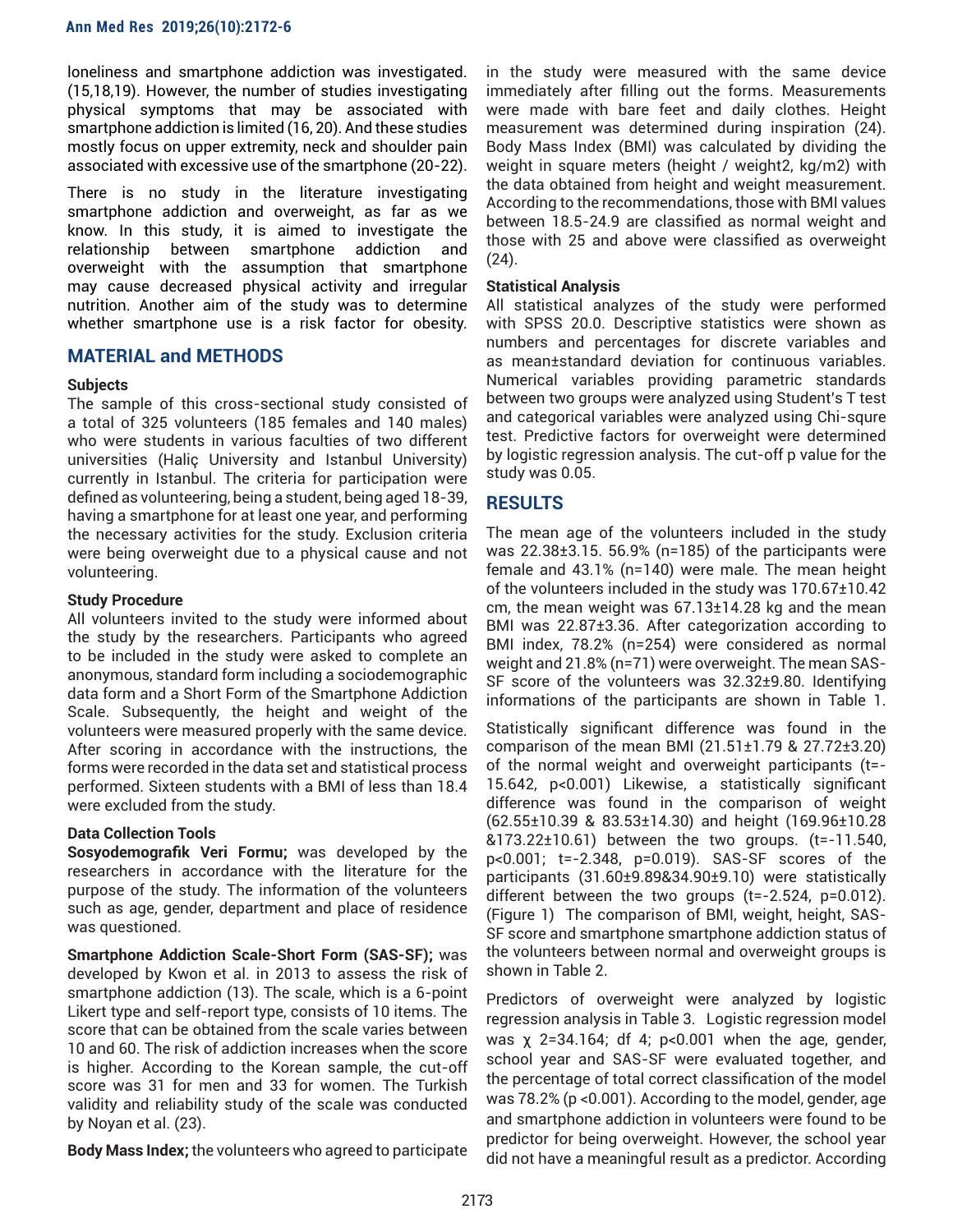#### **Ann Med Res 2019;26(10):2172-6**

to the model being a smartphone addict increases the risk of being overweight twice. Likewise, being a woman increases the risk of being overweight 2.7 times. Each additional year of age brings a 1.18-fold increase in risk.

| Table 2. Comparison variable between obese and normal weight |                                                     |                                                 |                        |              |  |  |  |  |  |  |
|--------------------------------------------------------------|-----------------------------------------------------|-------------------------------------------------|------------------------|--------------|--|--|--|--|--|--|
| <b>Variable</b>                                              | <b>Normal Weight</b><br><b>Student</b><br>$(n=254)$ | <b>Overweight</b><br><b>Student</b><br>$(n=71)$ | $t/X^2$<br>value       | p<br>value   |  |  |  |  |  |  |
| <b>Body Mass</b><br>Index (kg/m2)                            | $21.51 \pm 1.79$                                    | $27.72 + 3.20$                                  | $-15.642$ <sup>a</sup> | $< 0.001$ ** |  |  |  |  |  |  |
| Weight (kg)                                                  | 62.55+10.39                                         | 83.53+14.30                                     | $-11.540a$             | $< 0.001$ ** |  |  |  |  |  |  |
| Height (cm)                                                  | 169.96±10.28                                        | 173.22+10.61                                    | $-2.348$ a             | $0.019*$     |  |  |  |  |  |  |
| <b>SAS-SV Score</b>                                          | $31.60+9.89$                                        | $3490+910$                                      | $-2.524$ <sup>a</sup>  | $0.012*$     |  |  |  |  |  |  |
| <b>Smartphone Addiction</b>                                  |                                                     |                                                 |                        |              |  |  |  |  |  |  |
| <b>Yes</b>                                                   | 134 (52.8%)                                         | 47 (66.2%)                                      | 7.979 b                | 0.005"       |  |  |  |  |  |  |
| <b>No</b>                                                    | 120 (47.2%)                                         | 24 (33.8%)                                      |                        |              |  |  |  |  |  |  |

**a : Student T test, b : Chi-square test, \* : p≤0.05, \*\*: p≤0.01, SAS-SV: Smartphone Addiction Scale-Short Version.**



**Figure1.** Comparison Smartphone Addiction Scale-Short Version score between overweight and normal weight

| Table 3. Logistic regression model of variables that can predict the overweight |          |        |    |            |        |                     |              |  |  |  |
|---------------------------------------------------------------------------------|----------|--------|----|------------|--------|---------------------|--------------|--|--|--|
|                                                                                 | B        | Wald   | df | p<br>value | Exp(B) | 95% C.I. for EXP(B) |              |  |  |  |
|                                                                                 |          |        |    |            |        | Lower               | <b>Upper</b> |  |  |  |
| Age                                                                             | 0.166    | 11.090 |    | 0.001      | 1.181  | 1.071               | 1.303        |  |  |  |
| <b>Gender (Male)</b>                                                            | $-1.018$ | 12,198 |    | 0.000      | 2.766  | 1.563               | 4.897        |  |  |  |
| <b>Years of school</b>                                                          | $-0.087$ | 0.774  |    | 0.379      | 0.917  | 0.755               | 1.113        |  |  |  |
| <b>Smartphone Addiction (Yes)</b>                                               | 0.693    | 5.577  |    | 0.018      | 2.000  | 1.125               | 3.555        |  |  |  |

# **DISCUSSION**

The smartphone addiction levels of normal and overweight university students were examined in this study. The most important finding of the study; university students with smartphone addiction is more likely to be overweight. In addition, the presence of smartphone addiction increases the risk of obesity twice. Another finding of the study is that overweight individuals use smartphones more than normal ones. To the best of our knowledge, our results are the first in the literature.

There is an addiction to a behavior, if the behavior causes satisfaction or relief, or moves the person out from a negative situation such as tension, and the person continuous this attitude (16,25,26). In this respect, it would be appropriate to evaluate smartphone addiction as a behavioral addiction. As with all addictions, smartphone addiction can be expected to cause negative social, psychological and physiological consequences in the individual (16,27-29). In this context, research has shown that social relations are avoided in smartphone addiction, smartphone addiction increases preference of loneliness and causes an increase in social anxiety (30,31). It has also been shown that smartphone use has negative effects on anxiety, depression, sleep quality and interpersonal

relationships (15,32,33). In addition, it has been shown to cause head-neck-shoulder and upper extremity pain and is associated with less physical activity. (20-22). In our study, the relationship between smartphone addiction and being overweight was revealed. As the most likely reason for this relationship; it may be thought that the smartphone may cause an imbalance between the calories taken and the energy consumed because it affects physical activity. It should be considered that upper extremity pain may also cause a decrease in physical activity. Another reason may be a tendency to eat to relax and avoid mental factors such as stress, anxiety, and depression associated with smartphone addiction. From another perspective, the person who sees the smartphone as a source of relief or an avoiding mental distress will disrupt the diet and gain weight. Likewise, alienation from social communication and loneliness associated with smartphone addiction may lead to increased eating. Further studies are needed to explain the relationship between smartphone and overweight. Another important finding of our study is that smartphone addiction increases the risk of being overweight twice. This information is important because it contributes to the literature.

The results of the study should be evaluated with some limitations. The first is that the volunteers included in the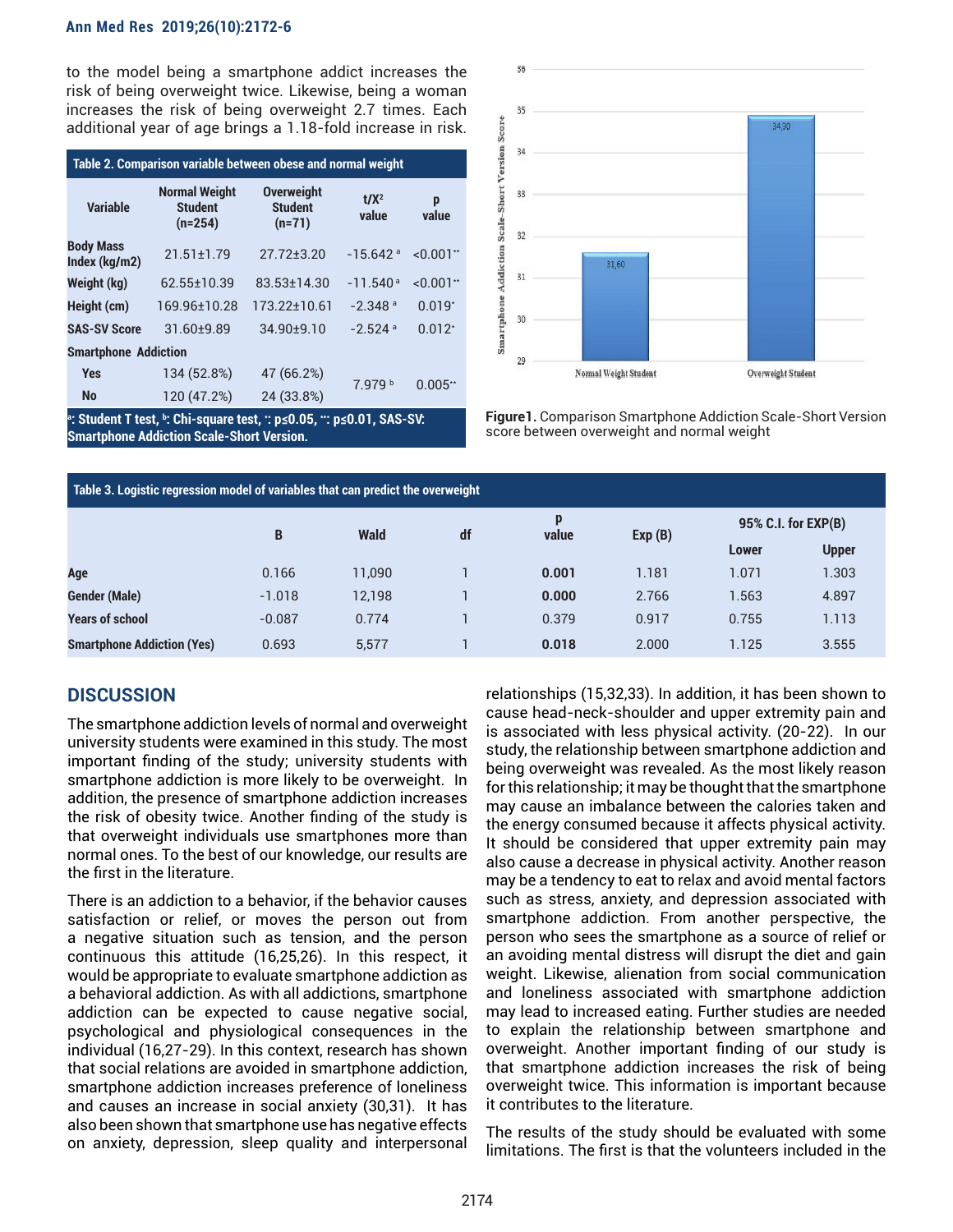#### **Ann Med Res 2019;26(10):2172-6**

study are university students, which may not represent the entire population. Studies with volunteers of different educational backgrounds and ages will eliminate this limitation. Another limitation is that the scale used is a self-report type, which may lead to the manipulation of the participants. In addition, the cross-sectional design of the study is a limitation of making causal inferences. On the other hand, while trying to be neutral in the determination of the BMI of the participants, day-to-day weight changes of individuals may affect the results. In addition, the conditions that may cause weight gain in participants may not be completely excluded.

## **CONCLUSION**

In this study, the relationship between smartphone addiction and being overweight, which are important public health problems, was revealed among a group of university students. According to our findings, smartphone addiction was found to be a predictor for overweight. In order to explain the relationship revealed in our study between smartphone addiction and being overweight, there is a need for studies evaluating all factors that cause overweight. Prevention and intervention plans/projects based on multi-component strategies are needed to prevent overweight and smartphone addiction, which are important health problems.

*Competing interests: The authors declare that they have no competing interest.* 

*Financial Disclosure: There are no financial supports.*

*Ethical approval: This study was approved by the Institutional Ethics Committee and conducted in compliance with the ethical principles according to the Declaration of Helsinki.* 

*Deniz Adnan Coban ORCID: 0000-0003-2523-1799*

## **REFERENCES**

- 1. Moussa OM, Erridge S, Chidambaram S, et al. Mortality of the severely obese: a population study. Ann Surg 2019;269:1087-91.
- 2. Roberto CA, Swinburn B, Hawkes C, et al. Patchy progress on obesity prevention: emerging examples, entrenched barriers, and new thinking. The Lancet 2015;385:2400-9.
- 3. World Health Organization. World Health Organization obesity and overweight fact sheet. 2016.
- 4. Gregg EW, Shaw JE. Global health effects of overweight and obesity. N Engl J Med 2017;377:80-1.
- 5. Upadhyay J, Farr O, Perakakis N, et al. Obesity as a disease. Medical Clinics 2018;102:13-33.
- 6. Romain AJ, Marleau J, Baillot A. Impact of obesity and mood disorders on physical comorbidities, psychological well-being, health behaviours and use of health services. J Affect Disord 2018;225:381-8.
- 7. Stice E, Shaw H, Marti CN. A meta-analytic review of obesity prevention programs for children and adolescents: the skinny on interventions that work. Psychol Bull 2006;132:667.
- 8. Vainik U, Baker TE, Dadar M, et al. Neurobehavioral

correlates of obesity are largely heritable. Proceedings of the National Academy of Sciences 2018;115:9312-7.

- 9. Rhee KE, Kessl S, Lindback S, et al. Provider views on childhood obesity management in primary care settings: a mixed methods analysis. BMC Health Serv Res 2018;18:55.
- 10. Zanganeh M, Adab P, Li B, et al. A systematic review of methods, study quality, and results of economic evaluation for childhood and adolescent obesity intervention. Int J Environ Res Public Health 2019;16:485.
- 11. McCuen-Wurst C, Allison KC. Obesity, Eating Disorder and Addiction. In: Wadden TA, Bray GA, eds. Handbook of obesity treatment. 2st editon. London: Guilford Publications; 2018. p.169-84.
- 12. Cope EC, Gould E. New evidence linking obesity and food addiction. Biol Psychiatry 2017;81:734-6.
- 13. Kwon M, Kim DJ, Cho H, Yang S. The smartphone addiction scale: development and validation of a short version for adolescents. PLoS One 2013;8:83558.
- 14. Coban DA, Gundogmus I. Effect of smartphone usage profiles on addiction in a university student: a crosssectional study. Neurol Sci 2019;32:87-94.
- 15. Samaha M, Hawi NS. Relationships among smartphone addiction, stress, academic performance, and satisfaction with life. Comput Human Behav 2016;57:321-5.
- 16. Kim S-E, Kim J-W, Jee Y-S. Relationship between smartphone addiction and physical activity in Chinese international students in Korea. Journal of behavioral addictions 2015;4:200-5.
- 17. Panova T, Carbonell X. Is smartphone addiction really an addiction? Journal of behavioral addictions 2018;7:252-9.
- 18. Pearson C, Hussain Z. Smartphone use, addiction, narcissism, and personality: A mixed methods investigation. In: Gaming and Technology Addiction: Breakthroughs in Research and Practice. 1st editon. Pennsylvania: IGI Global 2017. p. 212-29.
- 19. Enez Darcin A, Kose S, Noyan CO, et al. Smartphone addiction and its relationship with social anxiety and loneliness. Behav Inf Technol 2016;35:520-5.
- 20. Choi D. Physical activity level, sleep quality, attention control and self-regulated learning along to smartphone addiction among college students. Journal of the Korea Academia-Industrial cooperation Society 2015;16:429-37.
- 21. Hwang K-H, Yoo Y-S, Cho O-H. Smartphone overuse and upper extremity pain, anxiety, depression, and interpersonal relationships among college students. The Journal of the Korea Contents Association 2012;12:365-75.
- 22. Xie Y, Szeto GP, Dai J, et al. A comparison of muscle activity in using touchscreen smartphone among young people with and without chronic neck–shoulder